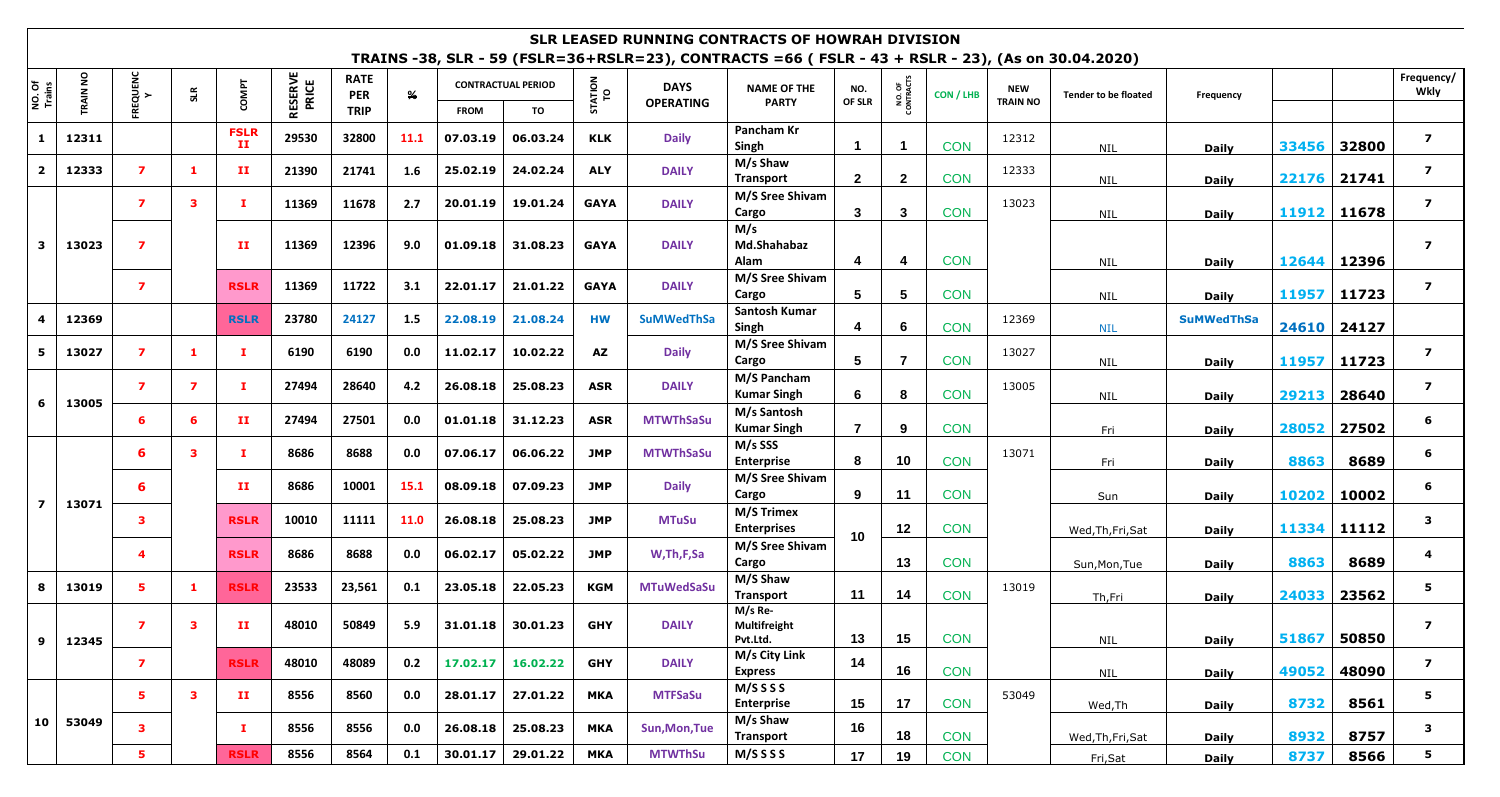|                 |          |                         |                         |               |       |       |      |          |          |             |                        | <b>Enterprise</b>                                  |    |    |            |                 |                        |                    |             |       |                |
|-----------------|----------|-------------------------|-------------------------|---------------|-------|-------|------|----------|----------|-------------|------------------------|----------------------------------------------------|----|----|------------|-----------------|------------------------|--------------------|-------------|-------|----------------|
| 11              | 53043    | 5.                      | -1                      | <b>RSLR</b>   | 11369 | 11480 | 1.0  | 02.06.18 | 01.06.23 | <b>RGD</b>  | <b>MTWFSu</b>          | M/S Sree Shivam<br>Cargo                           | 18 | 20 | <b>CON</b> | 53043           | Th,Sat                 | <b>Daily</b>       | 11597 11370 |       | 5.             |
| 12              | 12303    | 4                       |                         | <b>FSLR</b>   | 30470 | 33851 | 11.1 | 08.03.18 | 07.03.23 | <b>NDLS</b> | Mon, Tue, Fri, Sat     | M/S Pancham<br><b>Kumar Singh</b>                  | 19 | 21 | <b>LHB</b> | 12303<br>/12381 | Nil                    | Mon, Tue, Fri, Sat | 34520 33843 |       |                |
| 13              | 12381    | 3                       | -1                      | <b>FSLR</b>   | 31370 | 34851 | 11.1 | 07.03.18 | 06.03.23 | <b>NDLS</b> | <b>Wed, Thurs, Sun</b> | M/S Pancham<br><b>Kumar Singh</b>                  | 20 | 22 | <b>LHB</b> |                 | Nil                    | Wed, Thurs, Sun    | 35549       | 34852 |                |
| 14              | 13021    | $\overline{7}$          | -1.                     | T.            | 15230 | 16921 | 11.1 | 16.04.18 | 15.04.23 | <b>RXL</b>  | <b>Daily</b>           | M/s Shaw<br>Transport                              | 21 | 23 | <b>CON</b> | 13021           | Nil                    | <b>Daily</b>       | 17260 16922 |       |                |
|                 |          | $\overline{ }$          |                         | <b>RSLR</b>   | 15230 | 18751 | 23.1 | 29.10.18 | 28.10.23 | <b>RXL</b>  | <b>Daily</b>           | M/s K S Cotton                                     | 22 | 24 | <b>CON</b> |                 | Nil                    | <b>Daily</b>       | 19127       | 18752 |                |
| 15              | 53041    |                         | $\overline{\mathbf{2}}$ | T.            | 12661 | 12775 | 0.9  | 14.01.19 | 13.01.24 | JYG         | <b>MT</b>              | M/s Shaw<br><b>Transport</b>                       | 23 | 25 | <b>CON</b> | 53041           | Sun, Wed, Th, Fri, Sat | <b>Daily</b>       | 13031 12775 |       | $\mathbf{2}$   |
|                 |          |                         | 3                       | <b>RSLR</b>   | 12661 | 12961 | 2.4  | 10.02.19 | 09.02.24 | JYG         | Mon, Tue, Wed          | M/s Shaw<br><b>Transport</b>                       | 24 | 26 | <b>CON</b> |                 | Sun, Th, Fri, Sat      | <b>Daily</b>       | 13221       | 12962 | 3              |
| 16              | 13009    |                         |                         | <b>RSLR</b>   | 24025 | 24121 | 0.4  | 02.07.17 | 01.07.22 | <b>DDN</b>  | <b>MTSaSu</b>          | M/s Pratibha<br><b>Parcel Service</b>              | 25 | 27 | <b>CON</b> | 13009           | Wed, Th, Fri           | <b>Daily</b>       | 24605 24123 |       | 5              |
|                 |          | $\boldsymbol{4}$        | $\mathbf{2}$            | <b>FSLR-1</b> | 26006 | 26865 | 3.3  | 25.08.18 | 24.08.23 | <b>INDB</b> | Mon, Thurs, Sat        | M/s Trimex<br><b>Enterprise</b>                    | 26 | 28 | <b>CON</b> | 22912           | NIL                    | Mon.Thu,Sat        | 26557       | 26036 | 3              |
| 17 <sub>2</sub> | 22912    | 4                       | -2                      | <b>RSLR</b>   | 26006 | 26865 | 3.3  | 08.03.19 | 0703.24  | <b>INDB</b> | Mon, Thurs, Sat        | M/s Santosh<br><b>Kumar Singh</b>                  | 27 | 29 | <b>CON</b> | 22913           | <b>NIL</b>             | Mon.Thu,Sat        | 27403       | 26866 |                |
|                 |          |                         |                         | T.            | 27236 | 34050 | 25.0 | 15.03.18 | 14.03.23 | BKN         | M, Wed, F              | M/S Pancham<br><b>Kumar Singh</b>                  |    | 30 | <b>CON</b> | 12307           | Tue, Th, Sat, Sun      | <b>Daily</b>       | 27785 27240 |       |                |
|                 |          |                         |                         | п             | 27236 | 27240 | 0.0  | 06.04.19 | 05.04.24 | <b>BKN</b>  | Sa, Sun                | M/S Pancham<br><b>Kumar Singh</b>                  |    | 31 | <b>CON</b> |                 | <b>NIL</b>             | <b>Daily</b>       | 27785 27240 |       | 5              |
| 18              | 12307    |                         |                         | п             | 27236 | 28707 | 5.4  | 18.10.19 | 17.10.24 | <b>BKN</b>  | M, Wed, F              | M/s Baba<br><b>Ramdeo Cargo</b>                    | 28 | 32 | <b>CON</b> |                 |                        | <b>Daily</b>       | 29282 28708 |       |                |
|                 |          |                         |                         | <b>RSLR</b>   | 26498 | 26500 | 0.0  | 19.01.19 | 18.01.24 | JU          | <b>Sat Sun</b>         | M/s Vaibhav<br><b>Enterprise</b><br>29             |    | 33 | <b>CON</b> |                 | <b>NIL</b>             | <b>Daily</b>       | 27030       | 26500 | $\overline{2}$ |
|                 |          | $\overline{\mathbf{4}}$ |                         | <b>RSLR</b>   | 26498 | 26500 | 0.0  | 13.02.17 | 12.02.22 | JU          | M,Tu,W,F               | M/S P S Express                                    |    | 34 | <b>CON</b> |                 | <b>NIL</b>             | <b>Daily</b>       | 27031       | 26501 | $\overline{4}$ |
| 19              | 12323    | $\overline{2}$          | - 1                     | <b>FSLR</b>   | 22077 | 22401 | 1.5  | 24.03.18 | 23.03.23 | <b>ANVT</b> | T.F                    | M/s Sun and<br><b>Moon Cargo</b><br><b>Service</b> | 30 | 35 | <b>LHB</b> | 12323           | <b>NIL</b>             | Tue & Fri          | 22850 22402 |       | $\mathbf{2}$   |
|                 | 15711    | -1                      |                         | <b>RSLR</b>   | 8490  | 9422  | 11.0 | 24.03.18 | 23.03.23 | <b>KIR</b>  | <b>Tue</b>             | M/s Sun and<br><b>Moon Cargo</b><br>Service        | 31 | 36 | <b>CON</b> | 15711           | <b>NIL</b>             | Tue                | 9611        | 9423  | 1.             |
| 20              |          |                         | $\mathbf{1}$            | L.            | 8490  | 8577  | 1.0  | 22.01.19 | 21.01.24 |             | <b>Tue</b>             | M/s Sun and<br><b>Moon Cargo</b><br><b>Service</b> |    | 37 | <b>CON</b> |                 |                        | <b>Tue</b>         | 8749        | 8577  | $\mathbf{1}$   |
|                 | 21 12371 | $\mathbf{1}$            | $\mathbf{1}$            | <b>FSLR</b>   | 30694 | 31201 | 1.7  | 28.01.19 | 27.01.24 | JSM         | <b>Monday</b>          | Reliance<br><b>Forwards</b>                        | 32 | 38 | <b>LHB</b> | 12371           | NIL                    | Mon                | 31030 30422 |       | $\mathbf{1}$   |
| 22              | 15959    | $\mathbf{7}$            | 7                       | <b>FSLR</b>   | 45880 | 62660 | 36.6 | 11.02.19 | 10.02.24 | <b>DBRT</b> | <b>Daily</b>           | M/S Pancham<br><b>Kumar Singh</b>                  | 33 | 39 | <b>LHB</b> |                 |                        | <b>Daily</b>       | 62317 61095 |       | $\overline{z}$ |
| 23              | 11448    | $\mathbf{3}$            | 3                       | <b>RSLR</b>   | 18822 | 18825 | 0.0  | 28.11.18 | 27.11.23 | <b>JBP</b>  | Mon, Wed, Fri          | <b>Shivam Logistics</b>                            | 34 | 40 | <b>CON</b> | 11448           | Sat & Sun              | <b>Daily</b>       | 19202 18825 |       | 3              |